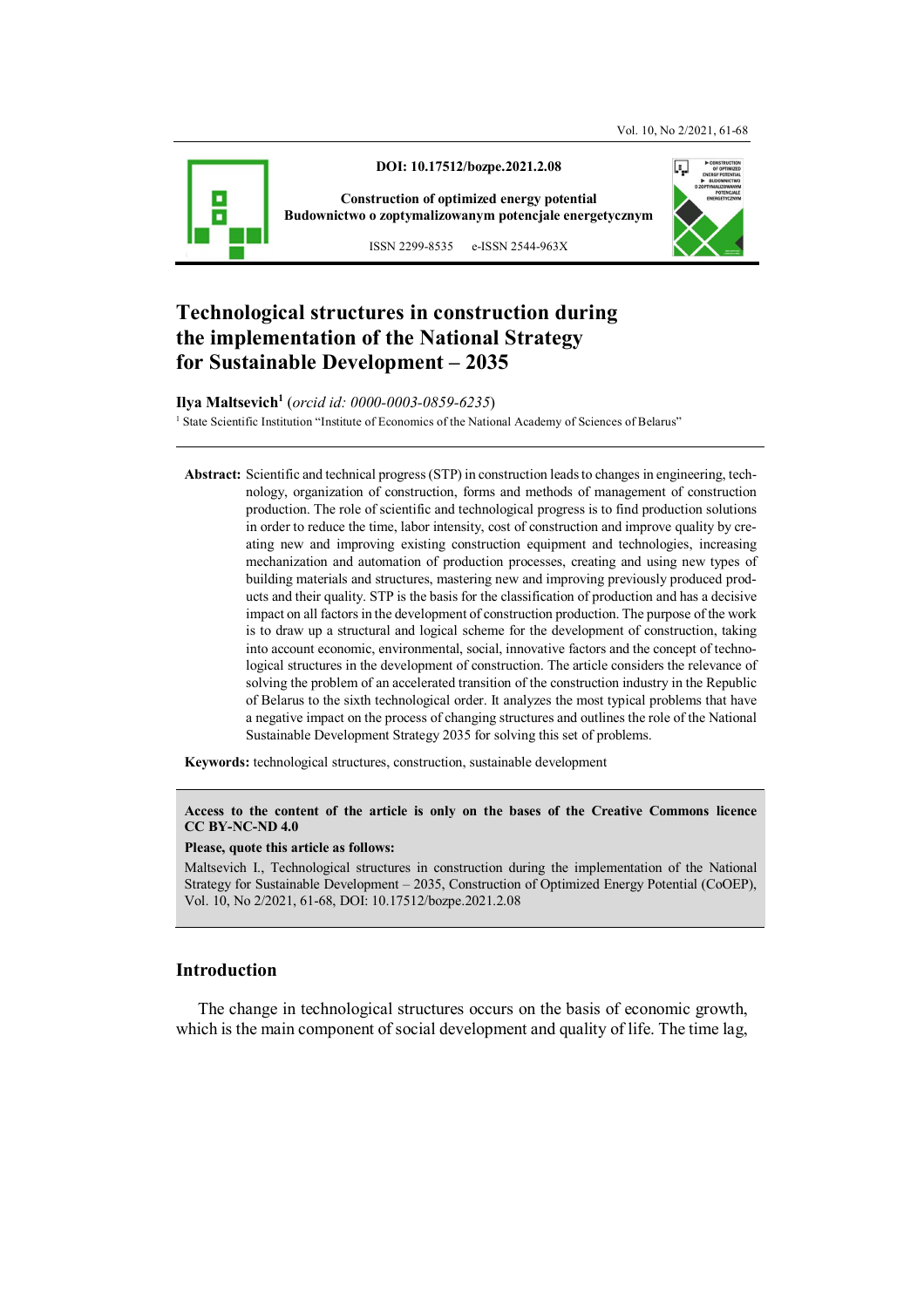from an increase in macroeconomic indicators to an improvement in living standards felt by the majority of society, can be long. There is concern among academics about combining economic growth with increasing inequality, especially in the face of the crowding out of living labor by machines, automation and computer programs.

Therefore, the economic development of construction should contribute to the growth of income, their fair distribution based on increased labor productivity, and the creation of highly productive jobs. Scientific and technical progress in construction consists of changing techniques, technology, organization of construction, forms and methods of management of construction production. Its role is to find production solutions that reduce time, labor intensity, construction costs and improves quality.

#### **Discussion**

The development of the economy is determined by the efficiency of resettlement of people, the development of labor mobility, the degree of readiness of workers, if necessary, to develop new territories or remain in place. When production is closed, their reprofiling is carried out. In all cases, the decisive role in this issue is played by the factor of housing, its availability, prospects for improvement, and an increase in the quality of services in the housing and utilities sector (Morozova et al., 2011).

Housing acts both as a tool for creating conditions for the formation of a human resource, and as an end in itself within the framework of the implementation of the main priority of socio-economic development – improving the quality of life of the population. This determines the importance of the housing and construction policy in the complex socio-economic development of the Republic of Belarus. As part of the economic effects of housing and construction policy, one can single out a general economic recovery due to an increase in the turnover of the construction industry, the development of banking and insurance services, which, as a rule, accompany housing construction, the development of infrastructure (transport, communication, educational, etc.), and an increase in the revenue side of the budget, etc. (Rakovsky & Slepukhina, 2012).

The development of the construction industry leads to the revival of related industries (production of building materials, mechanical engineering, chemical industry, woodworking, etc.); positively affects the financial and credit system (through investment and credit channels); and enhances the functioning of the education system. The analysis of social effects indicates that the implementation of housing construction policy contributes to improvement in the quality of life: demographic growth, the development of labor mobility and the promotion of employment in the economically active population. Housing construction is one of the most important socio-economic subsystems, acting as an organized set of economic entities, objects and processes that ensure the construction of housing in order to meet the needs of the population of the territory.

Economic growth reflects the dynamics of the economy without taking into account its complex structure, relationships, and the degree of balance. The key structural problem of growth is the proportionality of the growth rates of different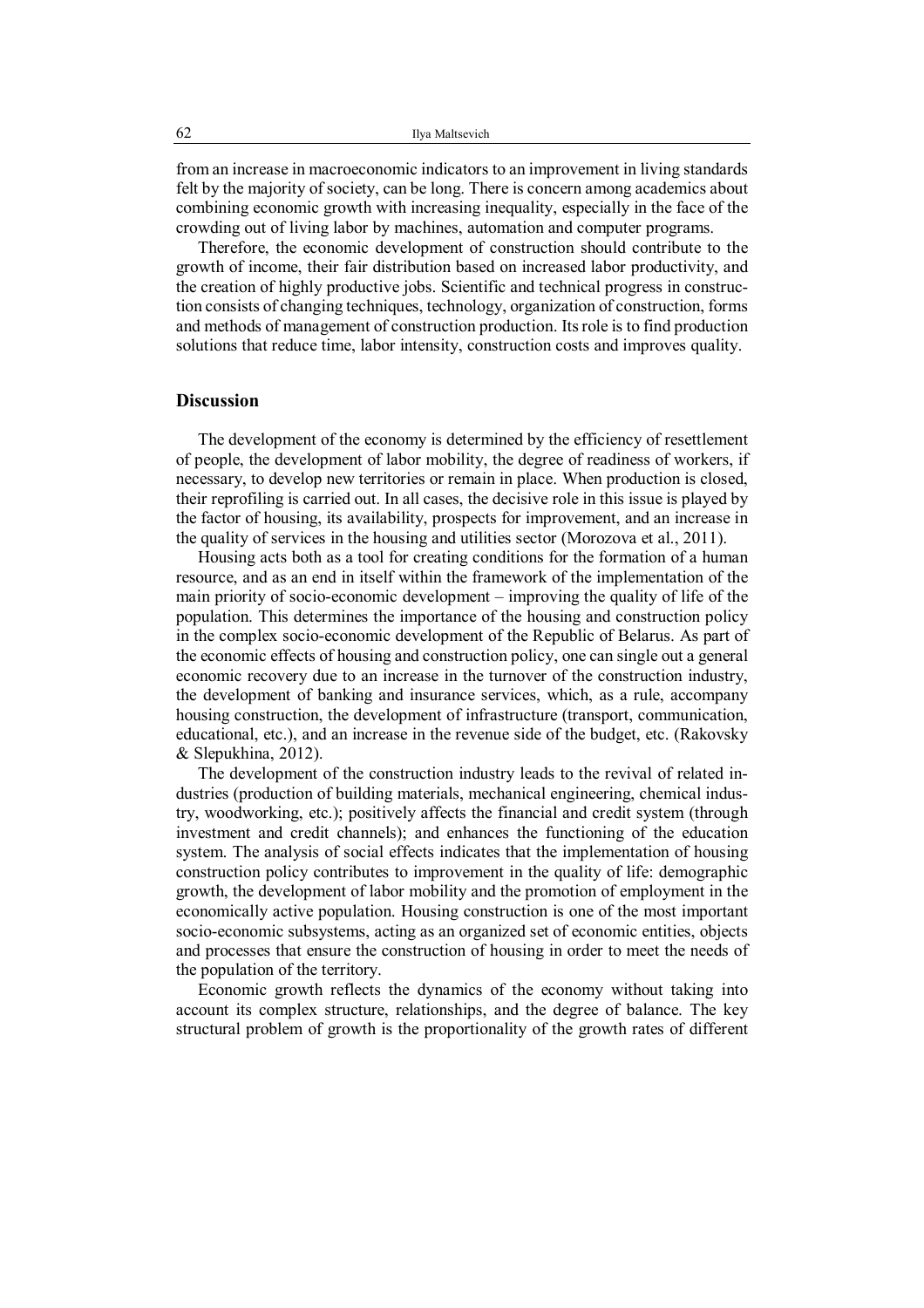types of economic activity. Economic development, in contrast to growth, is based on the positive dynamics of most types of economic activity, the formation of complete value chains. From this point of view, the current state of domestic construction does not meet the balanced requirements. Its products and services are exported on various scales (*On the priority directions* …, 2020).

Construction is one of the key industries in the Republic of Belarus and determines the state of the economy and the solution of social problems. In the construction industry, there are more than 10 thousand contractors with more than 200 thousand employees (*Concept of the National Strategy* …, 2021).

The structural diagram of the construction development process, taking into account economic, environmental, social, innovative factors, is shown in Figure 1.



**Fig. 1.** Structural and logical diagram of construction development (*source compiled by the author*)

Construction is the most important sphere of the national economy, participating in the reproduction of fixed assets, the development and improvement of the social sphere, and the reconstruction and modernization of the production of material goods. The share of construction in the structure of gross domestic product (GDP) is steadily increasing.

The main directions of technological development in construction are:

 introduction of new innovative technologies in construction, providing a resource-saving type of reproduction of construction products;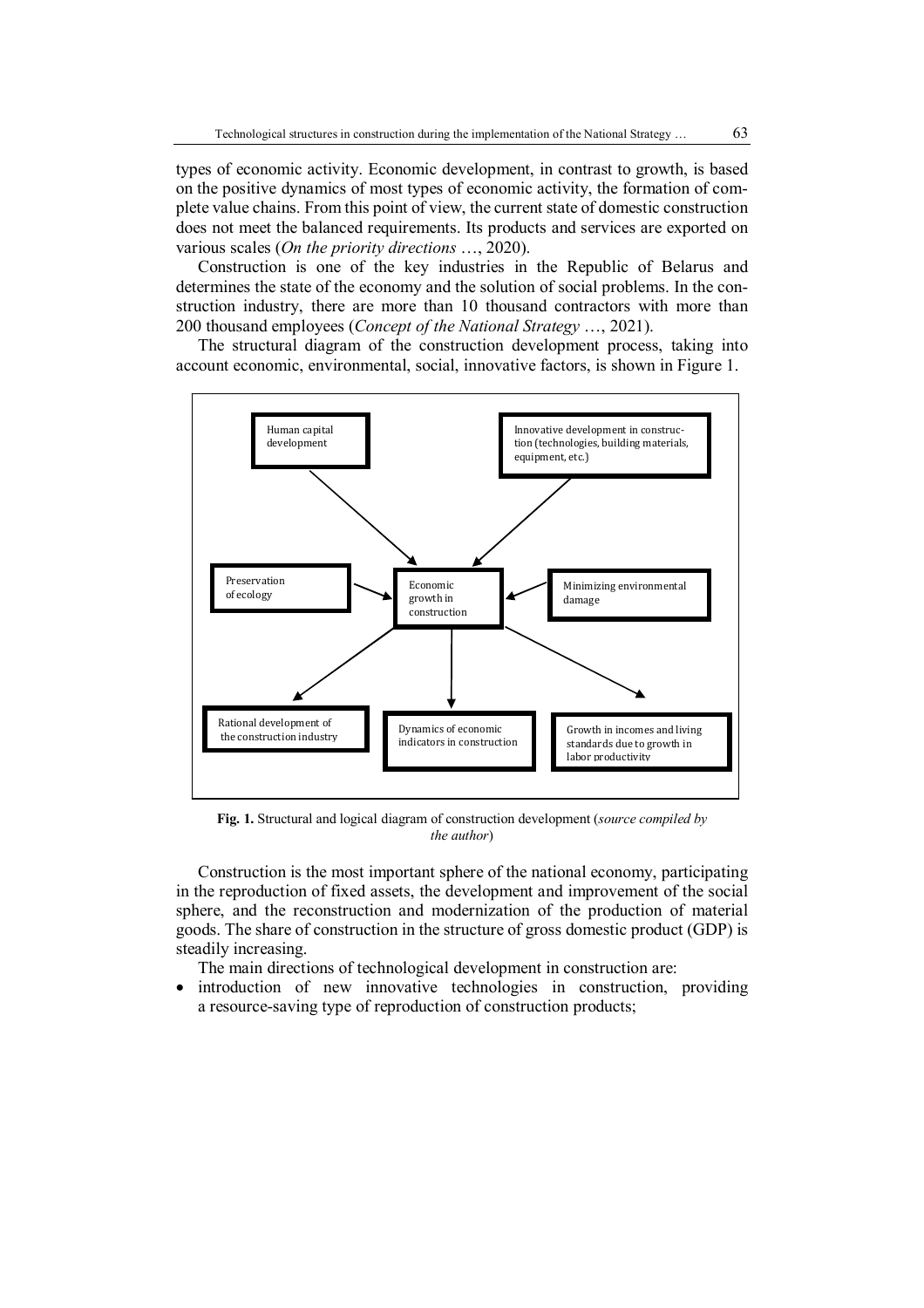- development and implementation of energy and resource-saving technologies for the construction of buildings and structures;
- development of the construction of monolithic residential buildings with the integrated use of permanent formwork from cement particle board;
- development of wooden housing construction;
- development and implementation of new Belarusian construction equipment, expansion of the range and an increase in production of domestic machines and mechanisms, such as tower cranes, machinery and equipment for finishing and roofing works, units for applying fire retardant coatings, mini-plants for the production of lightweight foam concrete, thus replacing foreign analogues. This increases labor productivity in construction and reduces import dependence in high-tech equipment;
- introduction of European standards for the design, construction and operation of housing, which expands the development of comprehensive and mutually beneficial cooperation with the countries of the European Union and increases the export of construction work (services).

Based on the National Strategy for Sustainable Development (NSDS-2035) (Kozmenko et al., 2005), the key directions and mechanisms for the development of construction are:

- development of the energy efficient construction of commissioned multi-storey and individual residential buildings with high energy efficiency classes  $A +$  and  $A$ ;
- the creation of regular functioning structures that ensure the direct participation of civil society in urban planning and urban management;
- taking into account the decrease in the level of human resources in the construction sector of the Republic of Belarus, NSUR-2035 requires the introduction of a mechanism for comprehensive targeted training of specialists in construction specialties. Improving the conditions for remuneration of construction personnel in order to prevent their outflow;
- improving the financing mechanism for "green" construction through the introduction of "green" bonds, in order to implement environmentally friendly investment projects in construction;
- implementation of infrastructure investment projects aimed at new construction or modernization of facilities, on the principles of public-private partnership, ensuring high quality construction, low budget spending, fast design and construction of facilities;
- attracting foreign investment to create innovative technological capacities in construction;
- building up the export of construction services;
- development of a system of foreign trade support for construction activities, taking into account electronic document management and identification of products and services;
- increasing the efficiency of administrative procedures in construction based on obtaining a permit for design and construction, the implementation of the concept of "one window" and the creation of a unified database of requirements.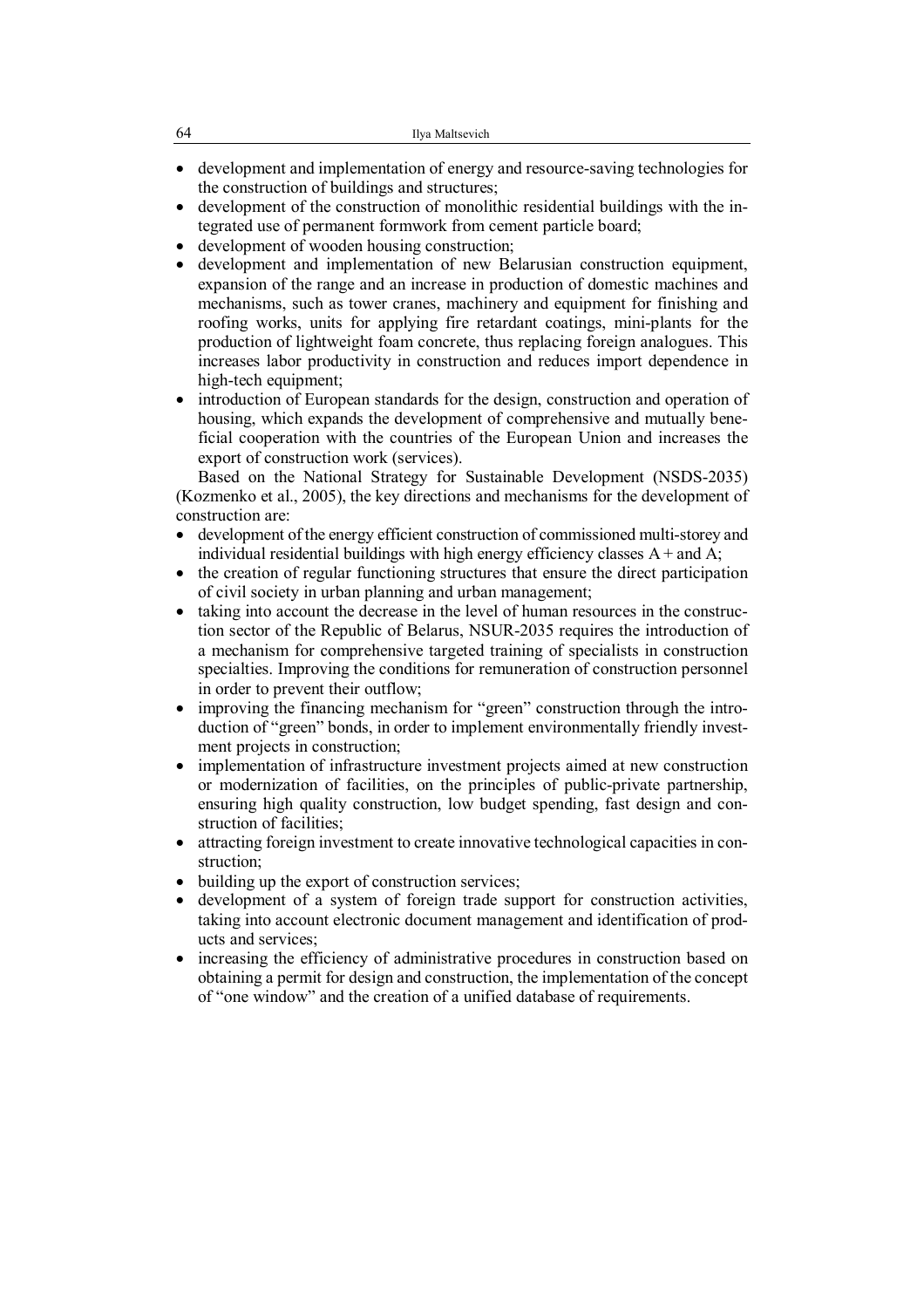Deviations from these trends are not desirable and can be considered as "growth without development". Consequently, the content of the construction development process can be considered on the basis of innovative, social, environmental factors.

Insufficient technological level, limited diffusion of innovations are a problem for the development of the economy as a whole, however, in relation to construction, we have to talk about technological backwardness due to the level of development of productive forces. Therefore, further directions of development should be selected taking into account global trends and be focused on the concept of technological paradigms, characterized by a single technical and technological level of its constituent industries, connected by horizontal and vertical flows of qualitatively homogeneous resources based on common resources of scientific and technical potential, highly qualified labor force and other individual factors of the organization of production processes.

The study of publications by various scientists and researchers, as well as the systematization of these concepts for the development of the construction industry, allows us to identify the most significant and systemic problems that have a negative impact on the process of changing technological structures, which include: moral and physical deterioration of equipment and technologies reaching a critical level; a shortage of qualified personnel due to relatively low wages, a decline in the prestige of engineering and technical and working specialties, aggravation of social problems and a decrease in the total number of active population; lack of financial resources for the implementation of strategic transformation programs, including: the introduction of advanced management and organizational and technical solutions, the modernization of the production infrastructure, the training and attraction of qualified personnel, and the development of new competitive types of products.

The existing technological level of construction does not allow counting on sustainable development in terms of economic, environmental and social parameters. Over the past 20 years, science and technology in the Republic of Belarus have been intensively developed.

One of the promising directions in the study of the features of scientific and technological progress is the study of its influence on the formation of long-term trends in macroeconomic development (Daderkina & Baynev, 2008).

In modern conditions, scientific and technological progress is the basis of sustainable development, since the most important macroeconomic indicators are provided through the practical use of its achievements in the form of innovations. In the context of the transition to an innovative economy, the purpose of the functioning of any macroeconomic system is to ensure long-term sustainable economic growth, which is based on a change in technological structures (Glazyev 1993, p. 60-61). Researchers of the innovation sphere S.Yu. Glazyev et al. identified only five technological modes (*Technological structure* …, 2021), but with the development of science and technology, the sixth technological order was formed. Scientific and technological progress and its role in the development of construction characterizes the concept of technological orders (Table 1).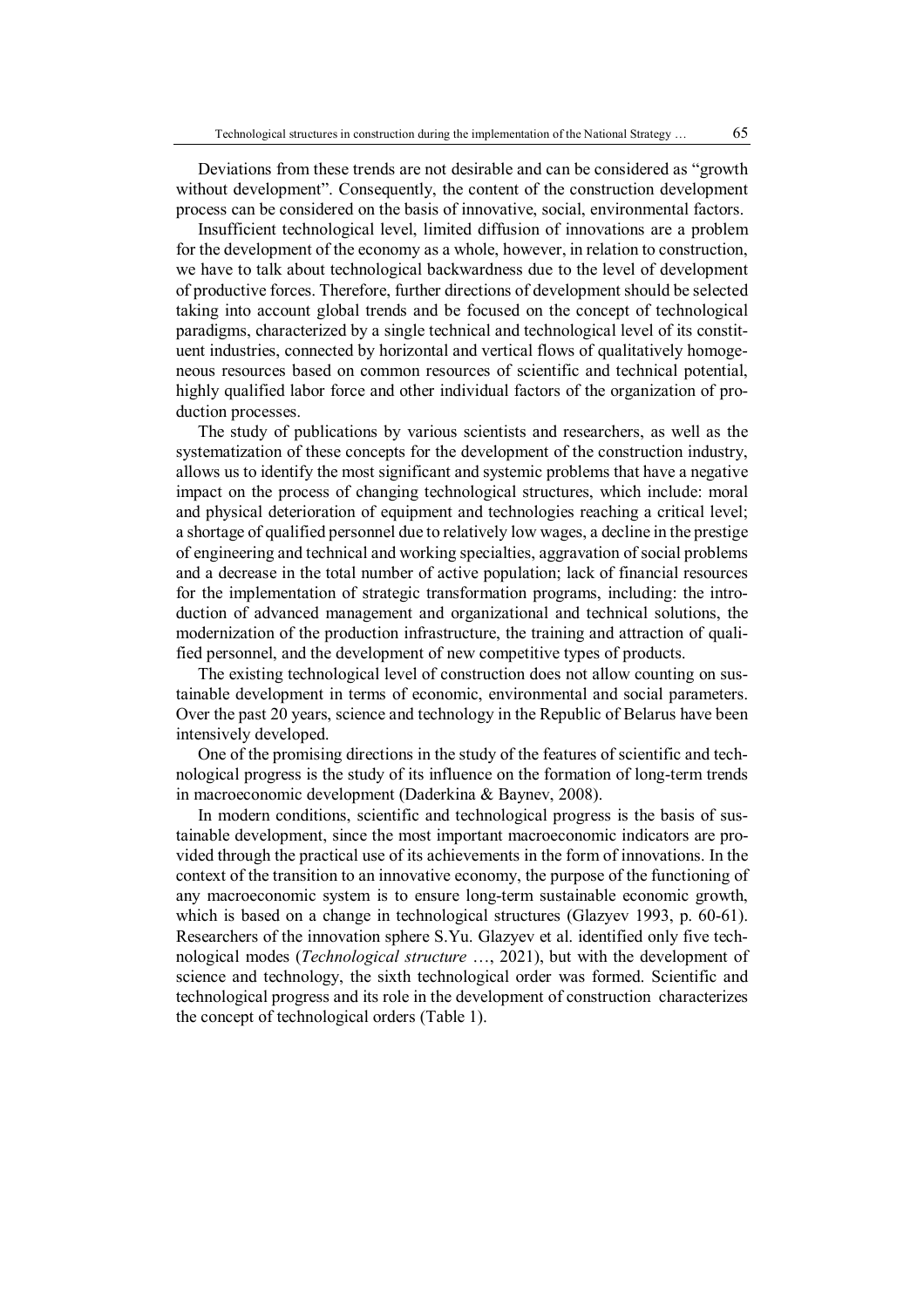#### **Table 1.** Technological paradigms and the main source of growth in construction (compiled by the author on the basis of (*Technological structure* …, 2021; *Historical stages* …, 2021)

| Dominance<br>period, years | Leading<br>countries                                                                               | The core of the<br>technological<br>order                                                                                  | Organization of production                                                                                                                                                                                                                                                                                                                                                                                                                                                                                        | The main source<br>of growth                                                                |
|----------------------------|----------------------------------------------------------------------------------------------------|----------------------------------------------------------------------------------------------------------------------------|-------------------------------------------------------------------------------------------------------------------------------------------------------------------------------------------------------------------------------------------------------------------------------------------------------------------------------------------------------------------------------------------------------------------------------------------------------------------------------------------------------------------|---------------------------------------------------------------------------------------------|
| 1770-1830                  | England,<br>France,<br>Belgium                                                                     | Construction<br>of main canals                                                                                             | Production modernization                                                                                                                                                                                                                                                                                                                                                                                                                                                                                          | Muscle power,<br>water engine,<br>wind power                                                |
| 1840-1885                  | France,<br>Belgium,<br>USA,<br>Germany                                                             | Railway and<br>steamship<br>transport,<br>mechanical<br>engineering,<br>improvement<br>of metal<br>processing<br>processes | The role of scale production based<br>on mechanization (rapid development<br>of railway construction)                                                                                                                                                                                                                                                                                                                                                                                                             | Steam engine,<br>metallurgy,<br>railways, internal<br>combustion<br>engine, conveyor        |
| 1890-1940                  | England,<br>France,<br>USA,<br>Germany,<br>Belgium,<br>Netherlands.<br>Switzerland                 | Electrical and<br>heavy<br>engineering,<br>Power lines.<br>automotive<br>industry                                          | Increase in the variety and flexibility of<br>production, increase in product quality,<br>standardization, urbanization, feature -<br>the widespread use of electric motors and<br>the rapid development of electrical engi-<br>neering, the construction of power plants                                                                                                                                                                                                                                         | Ferrous<br>metallurgy,<br>electricity,<br>chemistry,<br>telecommunica-<br>tions, automotive |
| 1950-1980                  | <b>EEC</b><br>countries.<br>Australia,<br>Canada,<br>Japan                                         | Mechanical<br>engineering,<br>electronic<br>industry                                                                       | Mass production of serial products,<br>further standardization of production,<br>conveyors.<br>The formation of the automotive industry<br>and the development of the first<br>samples of tracked transport and special<br>equipment. This stage is characterized by<br>a new machine base, comprehensive<br>mechanization of production, automation<br>of technological processes, the use of<br>skilled labor, an increase in production<br>specialization                                                      | Wide and fast<br>spread of<br>processes                                                     |
| 1990 before<br>2035        | <b>EEC</b><br>countries,<br>Germany,<br>Sweden.<br>Australia,<br>Taiwan,<br>South Korea.<br>Sweden | Gas<br>technologies                                                                                                        | A combination of large enterprises with<br>small businesses. Development of<br>information and communication<br>technologies. Improvement of new<br>machines and equipment (computers,<br>robots, processing centers, various<br>automatic machines), and<br>information systems (databases, local and<br>integrated computing systems,<br>information languages and software for<br>information processing). Flexible<br>automation of industrial production<br>dramatically expands the variety of<br>products. | Gas<br>technologies,<br>computers,<br>electronics.<br>nuclear energy                        |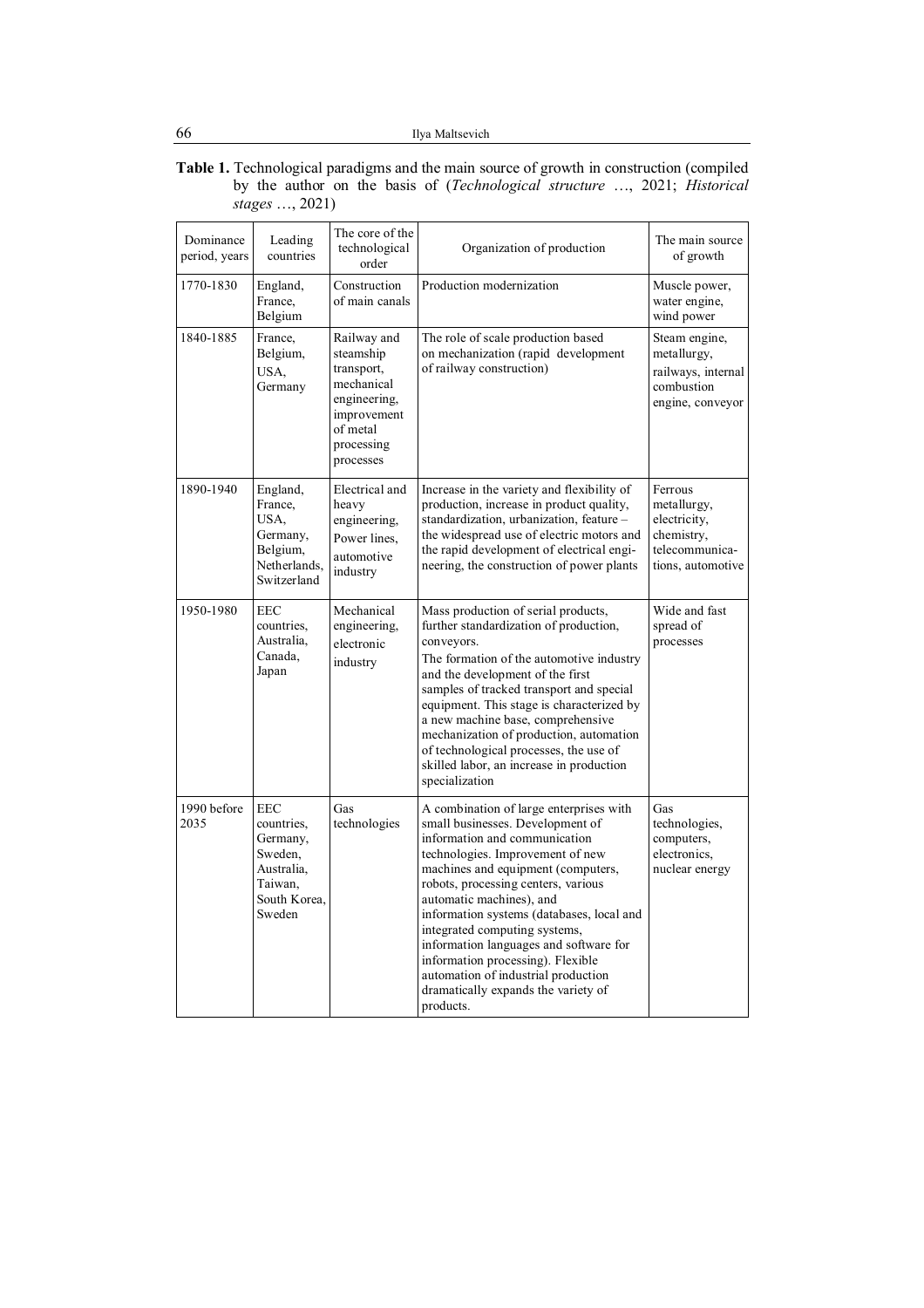| Early 2025- |  |               | Nanotechnolog Its key areas include biotechnology,          | $NBIC -$         |
|-------------|--|---------------|-------------------------------------------------------------|------------------|
| $2030s -$   |  | y, genetic    | artificial intelligence, CALS-                              | technologies,    |
| 2035-2040s  |  | engineering   | technologies, global information networks $ 3D -$ printers, |                  |
|             |  | and           | and integrated high-speed transport                         | drones, Internet |
|             |  | cell          | systems, computer education, the                            | of things, etc.  |
|             |  | technologies, | formation of networked business                             |                  |
|             |  | artificial    | communities. Increasing automatization                      |                  |
|             |  | intelligence, | of production. Need of society for highly                   |                  |
|             |  | additive      | qualified cited workers, emergence of                       |                  |
|             |  |               | new types professions                                       |                  |
|             |  | technologies  |                                                             |                  |

As can be seen from the above data, most construction organizations belong to the third and fourth technological modes. The third mode in construction involves the introduction of machines and the mechanization of technological processes while maintaining the cost of manual labor.

The fourth mode is the first "green revolution", where, in relation to machinery and equipment, the formation of uniform "end-to-end" technological processes with a minimum of logistic barriers and manual labor is taking place. This way of life was formed in 1930-1940 and was the most progressive until 1980-1990.

The long-term prospects for the development of construction are associated with the fifth technological order, which makes it possible to overcome the problems of the fourth – high resource intensity and cost of construction, deterioration of the environmental situation.

The fifth structure in construction emerged in the late 1980s – early 1990s and will be prevalent until 2035. It involves the use of global technological trends (electronics, automation, information technology, nanobiotechnology, unmanned aircraft). Within the framework of the fifth structure, an integrated management system for a construction organization and technical processes is being formed. It is based on precise digital technology, automation, with minimal resource costs and environmental stress.

It is assumed that the sixth technological mode in construction will begin its development in the 2025-2030s and will displace the fifth order as less progressive by the 2035-2040s. However, this is a long-term task, even abroad.

#### **Conclusion**

The structural and logical diagram of the development of construction given in the article, taking into account economic, environmental, social, innovative factors, makes it possible to single out the most characteristic factors affecting the economic growth of construction.

In modern conditions, scientific and technological progress is the basis of sustainable development, since the most important macroeconomic indicators are provided through the practical use of its achievements in the form of innovations. In the context of the transition to an innovative economy, the purpose of the functioning